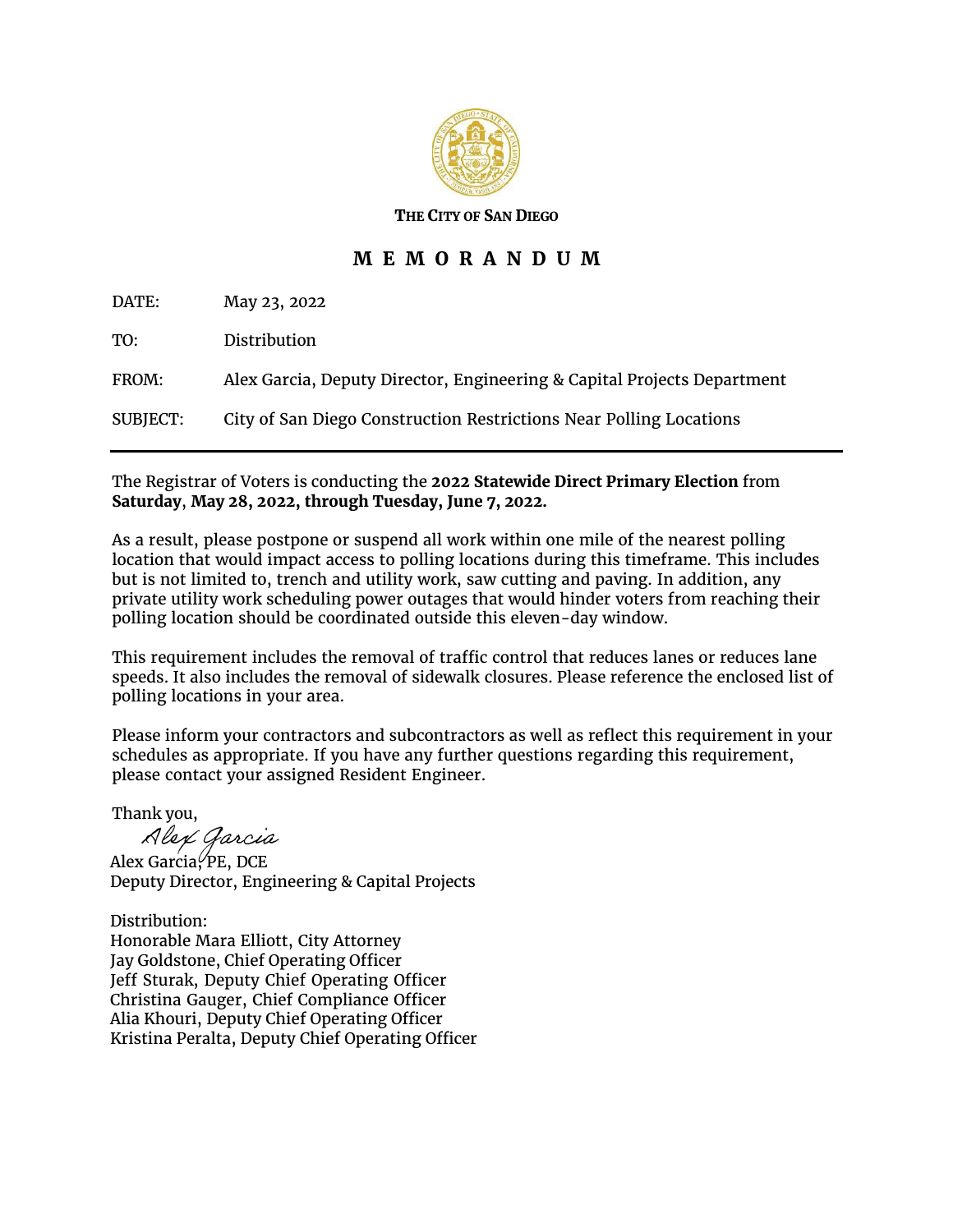Continued:

Christine Jones, Chief of Civic Art Strategies, Commission for Arts and Culture Colin Stowell, Fire Chief, San Diego Fire & Rescue Department Thyme Curtis, Executive Director, Sustainability and Mobility Jonathon Glus, Executive Director, Commission for Arts and Culture Casey Smith, Director, General Services Juan Guerreiro, Interim Director, Public Utilities Randy Wilde, Policy Manager, Office of the Mayor Christina Bibler, Director, Economic Development Department Andrew Field, Director, Parks & Recreation Department Heidi Vonblum, Director, Planning Department Misty Jones, Director, Library Department Jorge Riveros, Director, Transportation Department Kris McFadden, Director, Storm Water Department Renee Robertson, Director, Environmental Services Department Penny Maus, Director, Real Estate and Airport Management Department Alyssa Muto, Director, Sustainability and Mobility Department James Nagelvoort, Director, Strategic Capital Projects Department Rania Amen, Director, Engineering & Capital Projects Department Elyse Lowe, Director, Development Services Department Myrna Dayton, Assistant Director, Engineering & Capital Projects Department Deputy City Engineers Daniel Kay, Principal Engineer, Civic San Diego